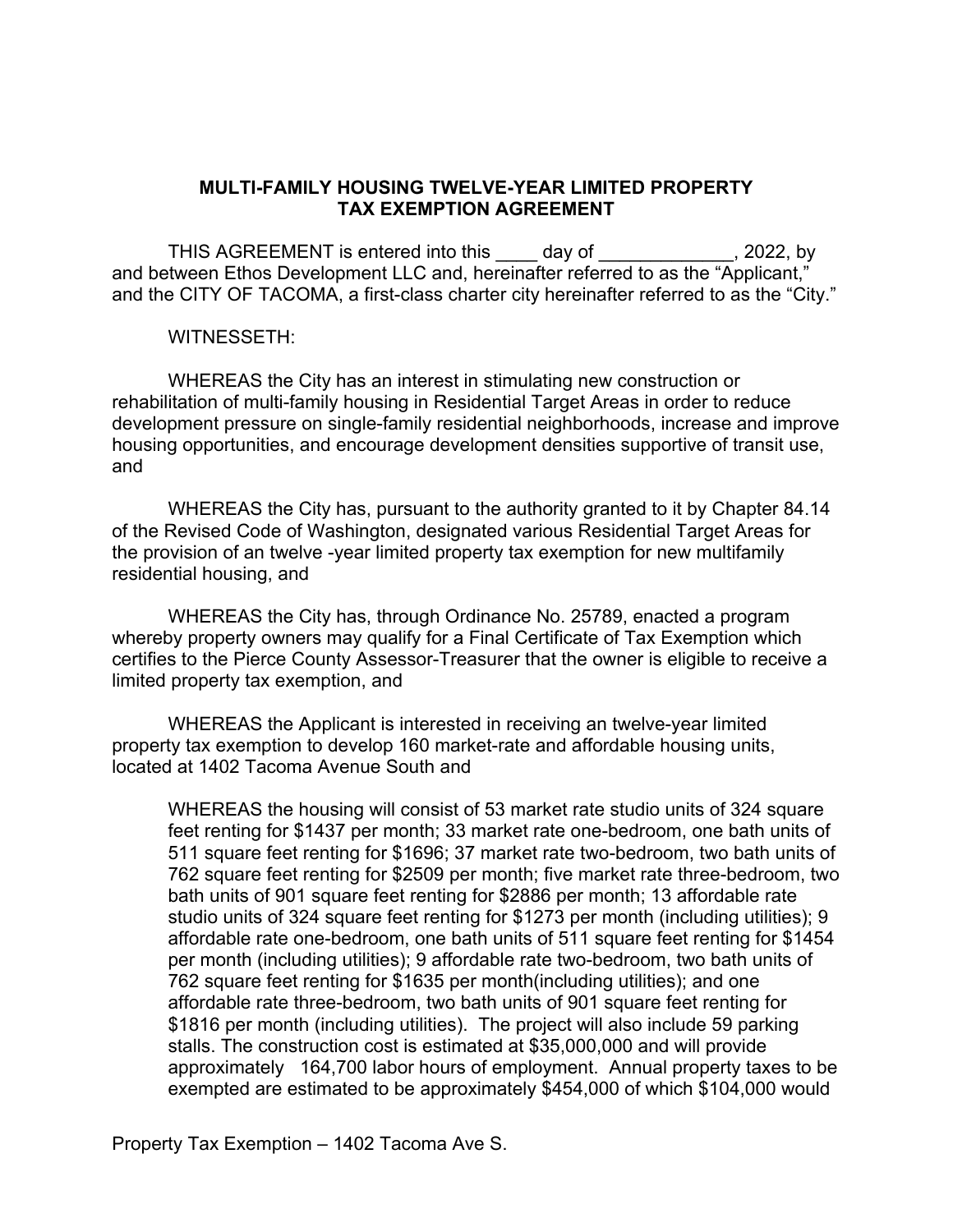be the City's portion. The land portions will continue to produce tax revenues. Construction is expected to begin in Spring of 2022 and be completed by Spring of 2024, and

 WHEREAS the Applicant has submitted to the City preliminary site plans and floor plans for multi-family residential housing to be created on said property and described more specifically as follows:

LEGAL DESCRIPTION:

# **1402 Tacoma Avenue South**

2014120011

## 3 PARCEL COMPOSITE LEGAL

A portion of the Northeast Quarter of the Southeast Quarter of Section 05, Township 20 North, Range 3 East, Willamette Meridian, Pierce County, Washington, more particularly described as follows:

Lots 1 through 5, inclusive, and the North Half of Lot 6, Block 1412, Map of New Tacoma, Washington Territory, according to the Plat filed for record February 3, 1875, in the Office of the County Auditor, in Pierce County, Washington.

Together with Easterly 10 feet of alley abutting thereon vacated by Ordinance No. 1890 of the City of Tacoma, recorded under Auditor's No. 208346.

Situate in the City of Tacoma, County of Pierce, State of Washington.

"hereinafter referred to as the "Site," and

 WHEREAS the City has determined that the improvements will, if completed as proposed, satisfy the requirements for an twelve year Final Certificate of Tax Exemption;

NOW, THEREFORE, the City and the Applicant do mutually agree as follows:

 1. The City agrees to issue the Applicant a Conditional Certificate of Acceptance of Tax Exemption.

 2. The Applicant agrees to construct on the Site multi-family residential housing substantially as described in the most recent site plans, floor plans, and elevations on file with the City as of the date of City Council approval of this Agreement. In no event shall such construction provide fewer than four new multi-family permanent residential units nor shall it provide fewer than half of its total residential units as permanent housing.

Property Tax Exemption – 1402 Tacoma Ave S.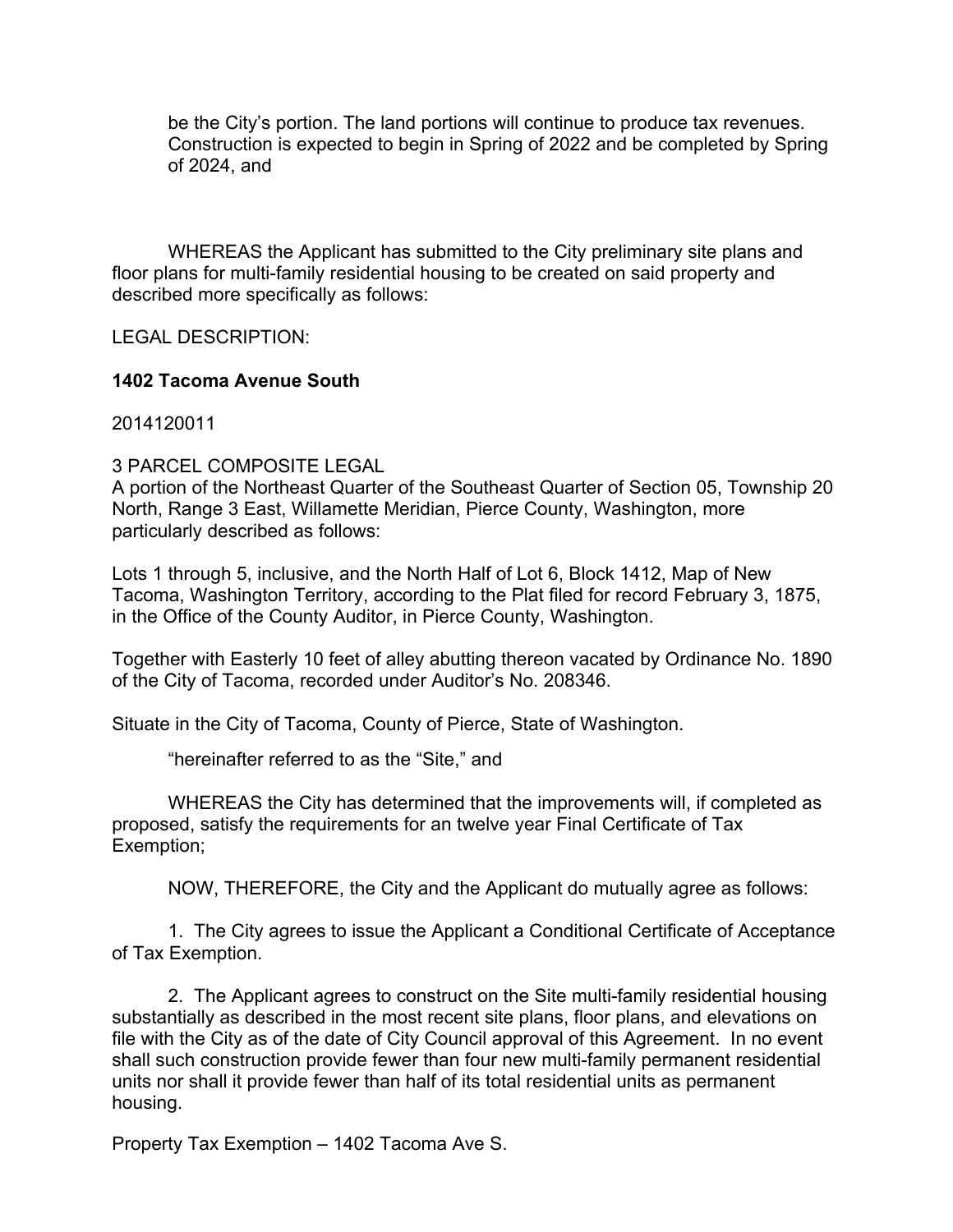3. The Applicant agrees to complete construction of the agreed upon improvements within three years from the date the City issues the Conditional Certificate of Acceptance of Tax Exemption, or within any extension thereof granted by the City.

 4. The Applicant agrees, upon completion of the improvements and upon issuance by the City of a temporary or permanent certificate of occupancy, to file with the City's Community and Economic Development Department the following:

- (a) a statement of expenditures made with respect to each multi-family housing unit and the total expenditures made with respect to the entire property;
- (b) a description of the completed work and a statement of qualification for the exemption; and
- (c) a statement that the work was completed within the required three year period or any authorized extension.

 5. The City agrees, conditioned on the Applicant's successful completion of the improvements in accordance with the terms of this Agreement and on the Applicant's filing of the materials described in Paragraph 4 above, to file an twelve year Final Certificate of Tax Exemption with the Pierce County Assessor-Treasurer.

 6. The Applicant agrees, within 30 days following the first anniversary of the City's filing of the Final Certificate of Tax Exemption and each year thereafter for a period of twelve years, to file a notarized declaration with the City's Community and Economic Development Department indicating the following:

- (a) a statement of occupancy and vacancy of the multi-family units during the previous year;
- (b) a certification that the property continues to be in compliance with this Agreement; and,
- (c) a description of any subsequent improvements or changes to the property.

 7. If the Applicant converts to another use any of the new multi-family residential housing units constructed under this Agreement, the Applicant shall notify the Pierce County Assessor-Treasurer and the City's Department of Community and Economic Development within 60 days of such change in use.

 8. The Applicant agrees to notify the City promptly of any transfer of Applicant's ownership interest in the Site or in the improvements made to the Site under this Agreement.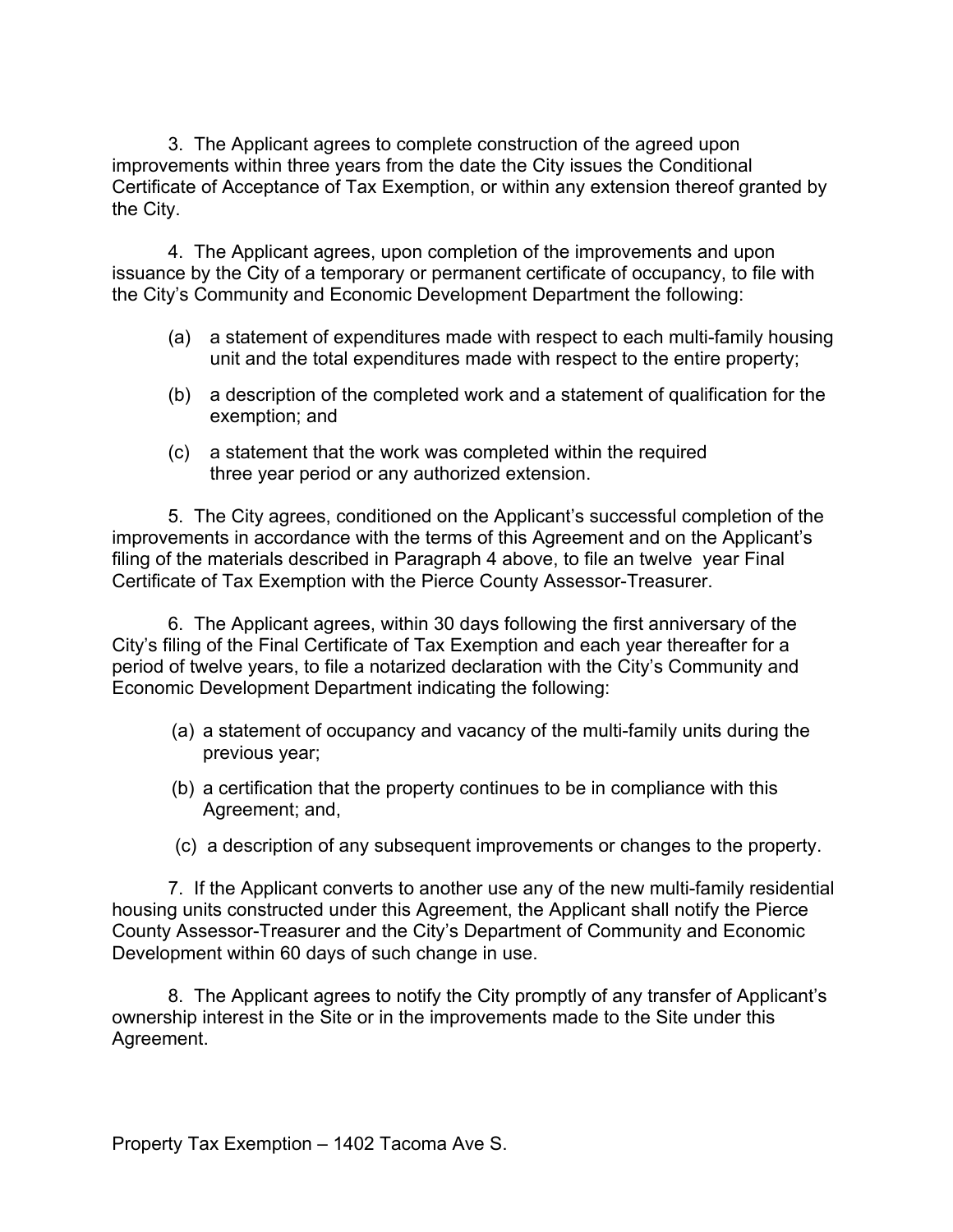9. The City reserves the right to cancel the twelve year Final Certificate of Tax Exemption should the Applicant, its successors and assigns, fail to comply with any of the terms and conditions of this Agreement.

 10. No modifications of this Agreement shall be made unless mutually agreed upon by the parties in writing.

 11. In the event that any term or clause of this Agreement conflicts with applicable law, such conflict shall not affect other terms of this Agreement which can be given effect without the conflicting term or clause, and to this end, the terms of this Agreement are declared to be severable.

 12. This Agreement governs the property tax exemption for this property only and is not to be construed as approval of, or providing authority for, any other requirement under state or local law, including but not limited to building permits or variances.

 13. The Applicant agrees to keep the property in a nuisance free condition during both the temporary and final tax exemption periods.

IN WITNESS WHEREOF the parties hereto have executed this Agreement as of the day and year first above written.

**CITY OF TACOMA Ethos Development LLC** 

City Manager

<u>By:</u> By: Elizabeth Pauli Its:

Countersigned:

l Jeff Robinson Community & Economic Development Dept. Director

l Andrew Cherullo, Finance Department Director

Attest:

l Doris Sorum, City Clerk

Property Tax Exemption – 1402 Tacoma Ave S.